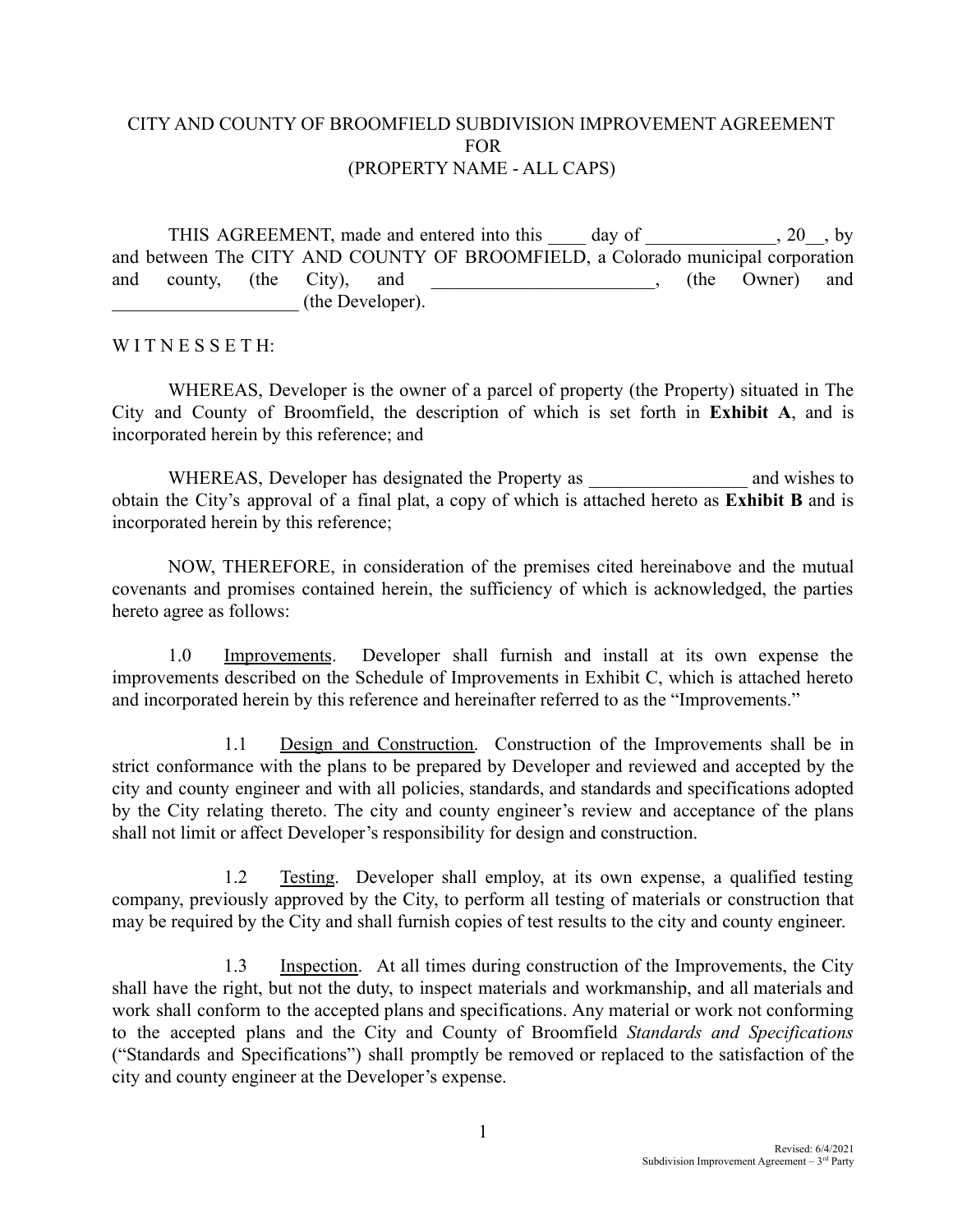1.4 Utilities. Developer shall furnish proof that proper arrangements have been made for the installation of water, sanitary sewer, gas, electric, cable television, and telephone services.

1.5 Completion of Improvements. The obligations of the Developer provided for in this paragraph 1.0, including all subparagraphs hereof, shall be Accepted by the city and county engineer no later than 4 months following the issuance of the certificate of occupancy unless otherwise specified in section 15.0 Special Provisions, or such later date as approved in writing by the city and county engineer, and proper application for acceptance of the Improvements shall be made by such date.

1.5.1 No Improvements shall be deemed to be completed until the city and county engineer has certified, in writing, that the Improvement has been completed in general conformance with the plans therefor as accepted by the City.

1.5.2 Developer shall provide the city and county engineer with a sworn affidavit, signed by the Developer's authorized representative, that the Improvements completed have been paid for, in full, by the Developer. The Developer shall be responsible for the information so provided. Said written certification will be reviewed by the City, but the City shall assume no responsibility or liability to any party regarding the veracity of the information so provided.

1.5.3 Before the City accepts the Improvements, Developer shall furnish to the City reproducible "as constructed" drawings, certified accurate by the engineer referred to in paragraph 3.1.

1.5.4 The Improvements within the Property may be constructed by the Developer in two or more phases as approved by the City and as more particularly described in **Exhibit C**.

1.6 Fees. Developer is responsible for all permit fees associated with the construction or installation of the improvements. These fees include but are not limited to Public/Private Improvement Permit fees, Grading Permit fees, Water License Fees, Water Tap and Meter fees, Building Permit fees and Contractor License fees.

2.0 Rights-of-way and Easements. Before commencing the construction of any Improvements herein agreed upon, the Developer shall acquire at its own expense good and sufficient title to streets and easements, free and clear of any liens or encumbrances, on all lands and facilities, if any, traversed by the proposed Improvements. All such streets and easements shall be dedicated or conveyed to the City and the documents of dedication or conveyance shall be furnished to the City for recording. A policy of title insurance insuring title in the City may be required by the City, and the Developer shall pay the premium for such title insurance policy.

2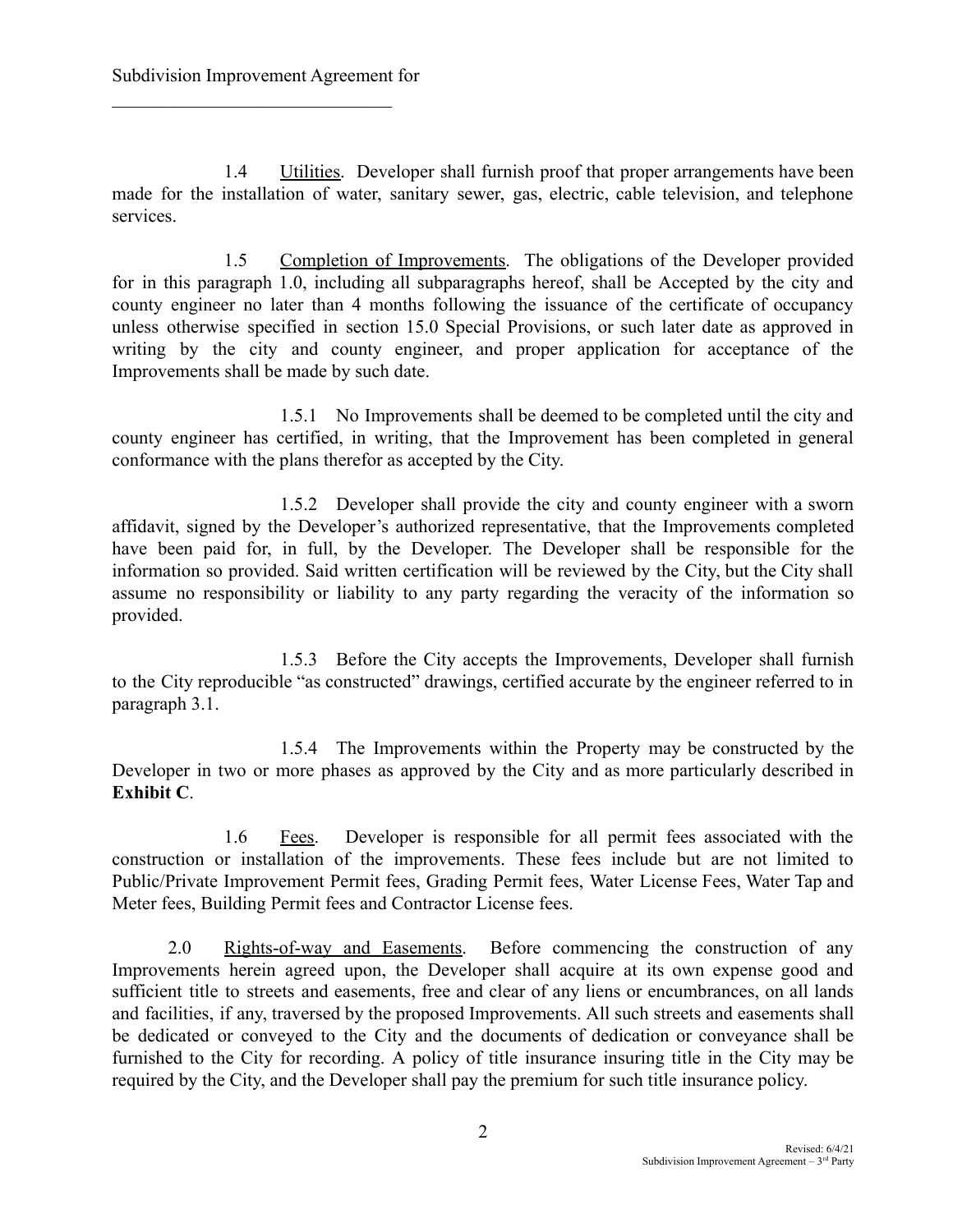3.0 Engineering Services. Developer shall furnish, at its own expense, all engineering services required for the Property and the Improvements.

3.1 Engineering services shall be performed by a professional engineer registered in the State of Colorado. Such engineering services shall conform in all respects to the Standards and Specifications.

3.2 Engineering services shall consist of, but not be limited to, survey, designs, plans and profiles, estimates, construction supervision, and the furnishing of necessary documents in connection therewith. All engineering plans shall be submitted for review by, and be subject to the stamped acceptance by the city and county engineer. The city and county engineer's review and acceptance does not relieve Developer or Developer's engineer of the responsibility for design and construction.

4.0 Liability.

4.1 Release of Liability. Developer shall indemnify and hold harmless the City from any and all suits, actions, and claims of every nature and description caused by, arising from, or on account of any act or omission of the Developer, or of any other person or entity for whose act or omission Developer is liable, with respect to such construction of the Improvements; and Developer shall pay any and all judgments rendered against the City as a result of any suit, action, or claim together with all reasonable expenses and attorney's fees incurred by the City in defending any such suit, action or claim. The Developer shall require that all contractors and other employees engaged in construction of Improvements shall maintain adequate workmen's compensation insurance and public liability coverage and shall comply with the provisions of the Federal Occupational Safety and Health Act.

4.2 Drainage Liability. The Developer shall indemnify and hold harmless the City for any liability the latter may have on account of any change in the nature, direction, quantity, or quality of historical drainage flow resulting from the development of this Property or from the construction of streets or storm sewers therein. In addition, the Developer promises to reimburse the City for any and all costs including, but not limited to, reasonable attorney's fees that the City incurs in acquiring or condemning any rights-of-way or easements that the City is required to acquire or condemn or that the City is held to have acquired or condemned for drainage as a result of the development of this Property.

4.3 Tax Liability. The Developer shall pay all property taxes on property dedicated to the City to the extent such taxes are due as of the date of dedication or conveyance, and the Developer shall indemnify and hold harmless the City for any such property tax liability.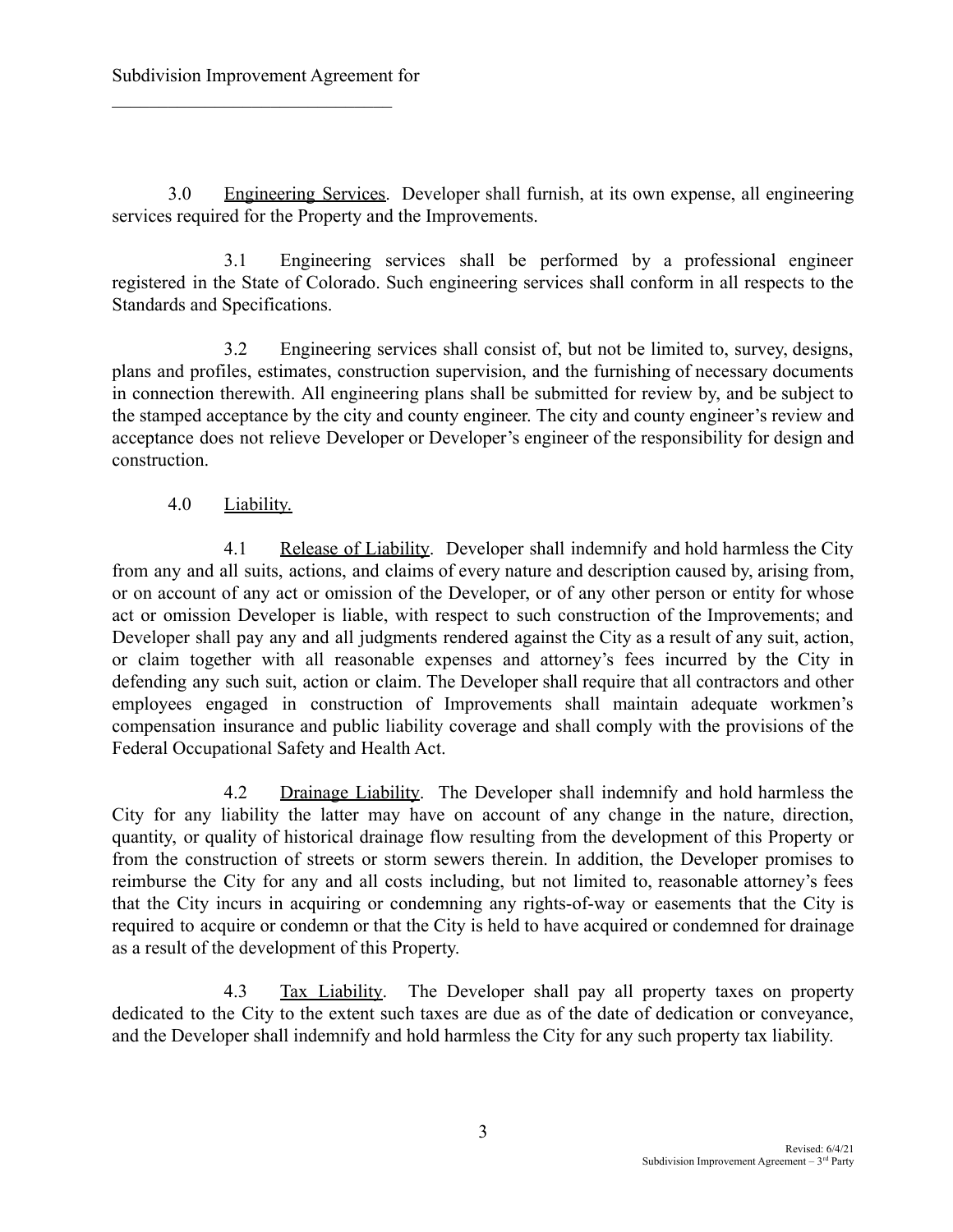5.0 Acceptance. If the Improvements are satisfactorily completed, then upon written request of Developer, accompanied by documents required by the Standards and Specifications, the City shall accept the Improvements in accordance with then-applicable procedures. Upon acceptance, said Improvements shall become public facilities and property of the City, subject to repair and replacement as set forth in the Standards and Specifications. Until acceptance by the city and county engineer, the Developer shall bear all risk of loss, damage, or failure to any of the Improvements.

5.1 If desired by the City, portions of the Improvements may be placed in service when completed, but such use shall not constitute an acceptance. Until the Improvements are accepted by the City, Developer shall be solely liable for any repairs or replacements that, in the opinion of the city and county engineer, shall become necessary. If, within thirty days after Developer's receipt of written notice from the City requesting such repairs or replacements, the Developer shall not have undertaken with due diligence to make same, the City may make such repairs or replacements at the Developer's expense and shall be entitled to draw upon the performance guarantee described in paragraph 7.0 either before undertaking to make such repairs or at any time thereafter. In case of emergency, such written notice shall be waived, and the City shall proceed as it deems necessary, at Developer's expense.

5.2 The City may, at its option, issue building permits for construction on lots for which the Improvements detailed herein have been started, but not completed. The City shall not issue certificates of occupancy or install water meters for lots unless (1) the Improvements serving those lots are completed and placed in service; (2) the progress of work on the Improvements throughout the Property is satisfactory to the City; and (3) all terms of this Agreement have been faithfully kept by the Developer. Any waiver of the terms of this Agreement by the City in any particular instance shall not be deemed a waiver of such terms in any subsequent instance. No delay in enforcement of the terms of this Agreement by the City shall be deemed a waiver of the City's rights hereunder.

6.0 Warranty. The Developer shall, at its own expense, make all needed repairs or replacements that, in the opinion of the city and county engineer, shall become necessary during the two-year warranty period or longer if required by the warranty provisions of the Standards and Specifications. If, within thirty days after Developer's receipt of written notice from the City requesting such repairs or replacements, the Developer shall not have undertaken with due diligence to make same, the City may make such repairs or replacements at the Developer's expense and shall be entitled to draw upon the performance guarantee described in paragraph 7.0 either before undertaking to make such repairs or at any time thereafter. In case of emergency, such written notice shall be waived, and the City shall proceed as it deems necessary, at the Developer's expense.

7.0 Performance Guarantee. Before starting work on the Improvements and before any building permit is issued for any structure to be erected in the Property, the Developer shall furnish

4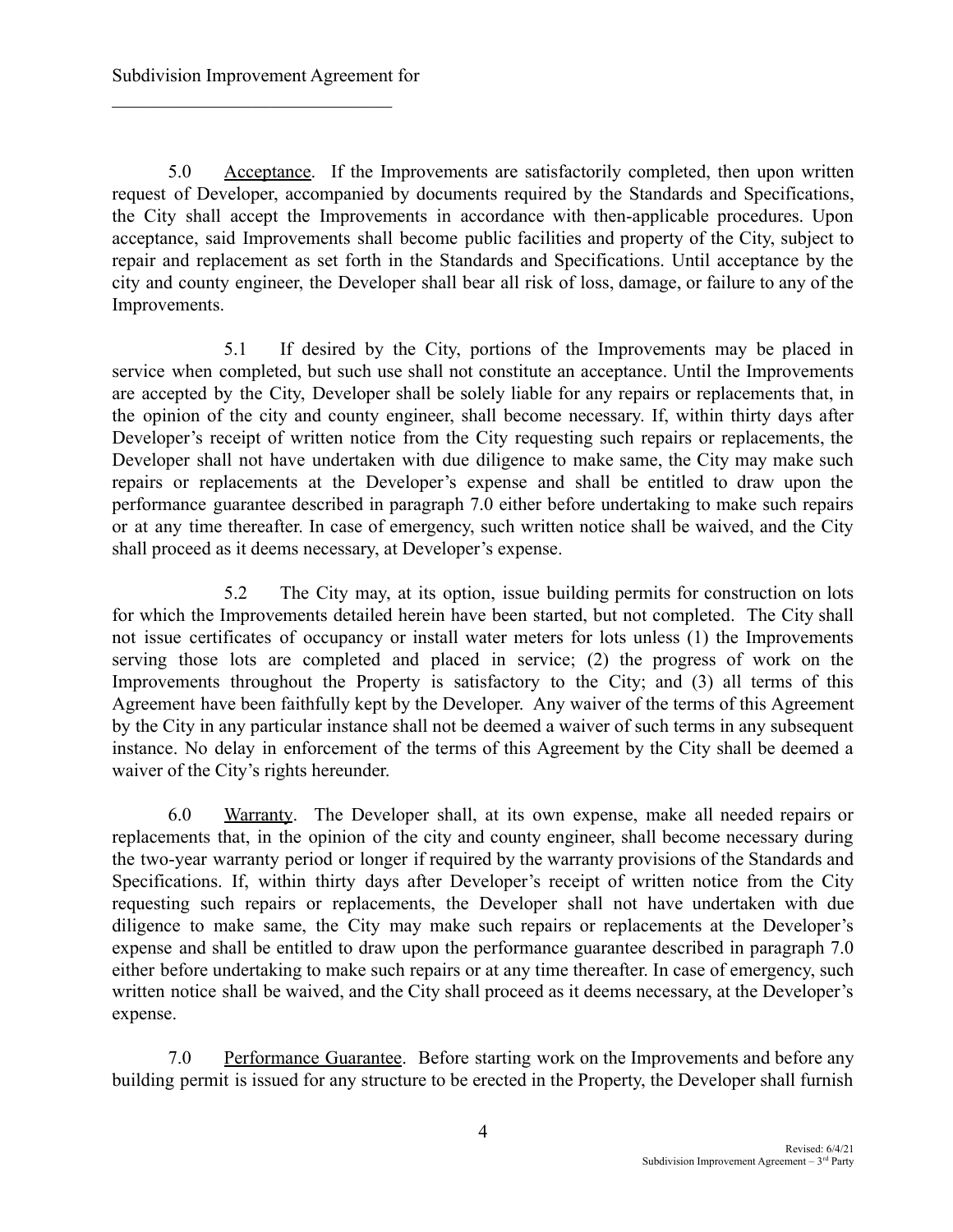to the City, at Developer's expense, an irrevocable letter of credit, in a form and content satisfactory to the city attorney, in which the City is designated as the beneficiary of an amount equal to the total cost, for the items shown on the "Schedule of Improvements" (Exhibit C), of the Improvements described in Exhibit C. The city and county engineer may permit the Developer to furnish the City with a performance guarantee for each phase or any combination of phases within the Property for the Improvements described in Exhibit C. As provided in section 16-32-010 of the Broomfield Municipal Code, the Developer may provide the City with fifteen percent of the cost of the Improvements on the condition that the City will not issue building permits until all improvements are installed, completed and accepted within the Property or within a phase of the Property. Letters of credit shall be substantially in the form and content set forth in Exhibit D, attached hereto and incorporated herein, and shall be subject to the review and approval of the city attorney.

7.1 The estimated cost of completion of the Improvements may increase in the future. Accordingly, the City reserves the right to review and adjust the cost estimates at any time in the future, before or after Developer provides a letter of credit. Adjusted cost estimates will be made according to changes in the Construction Cost Index as published by the Engineering News Record. If the City adjusts cost estimates for the Improvements, the City shall give written notice to Developer. The Developer shall, within thirty days after receipt of said written notice, provide the City with a new or amended letter of credit in the amount of the adjusted cost estimates. If the Developer refuses or fails to so provide the City with a new or amended performance guarantee, the City may withhold building permits, water licenses, and certificates of occupancy within the Property.

7.2 Releases of the letter of credit shall be in accordance with the Standards and Specifications.

7.3 The letter of credit shall be maintained at an amount sufficient to fund all remaining Improvements, said amount to be determined by the city and county engineer, until all Improvements have been accepted by the City. Thereafter, the letter of credit shall be maintained at the amount required by the Standards and Specifications during the two-year repair and replacement period referred to in paragraph 6.0 or longer if required by the warranty provisions of the Standards and Specifications.

7.4 If a letter of credit is to expire within fourteen calendar days and the Developer has not yet provided a satisfactory replacement, the City may draw on the letter of credit and either hold such funds as security for performance of this agreement, or spend such funds to finish improvements or correct problems within the Property, as the City deems appropriate.

8.0 Availability of Utilities. The City will use every reasonable means to plan for and provide water and sewer services for the Property. However, it is expressly understood by the

5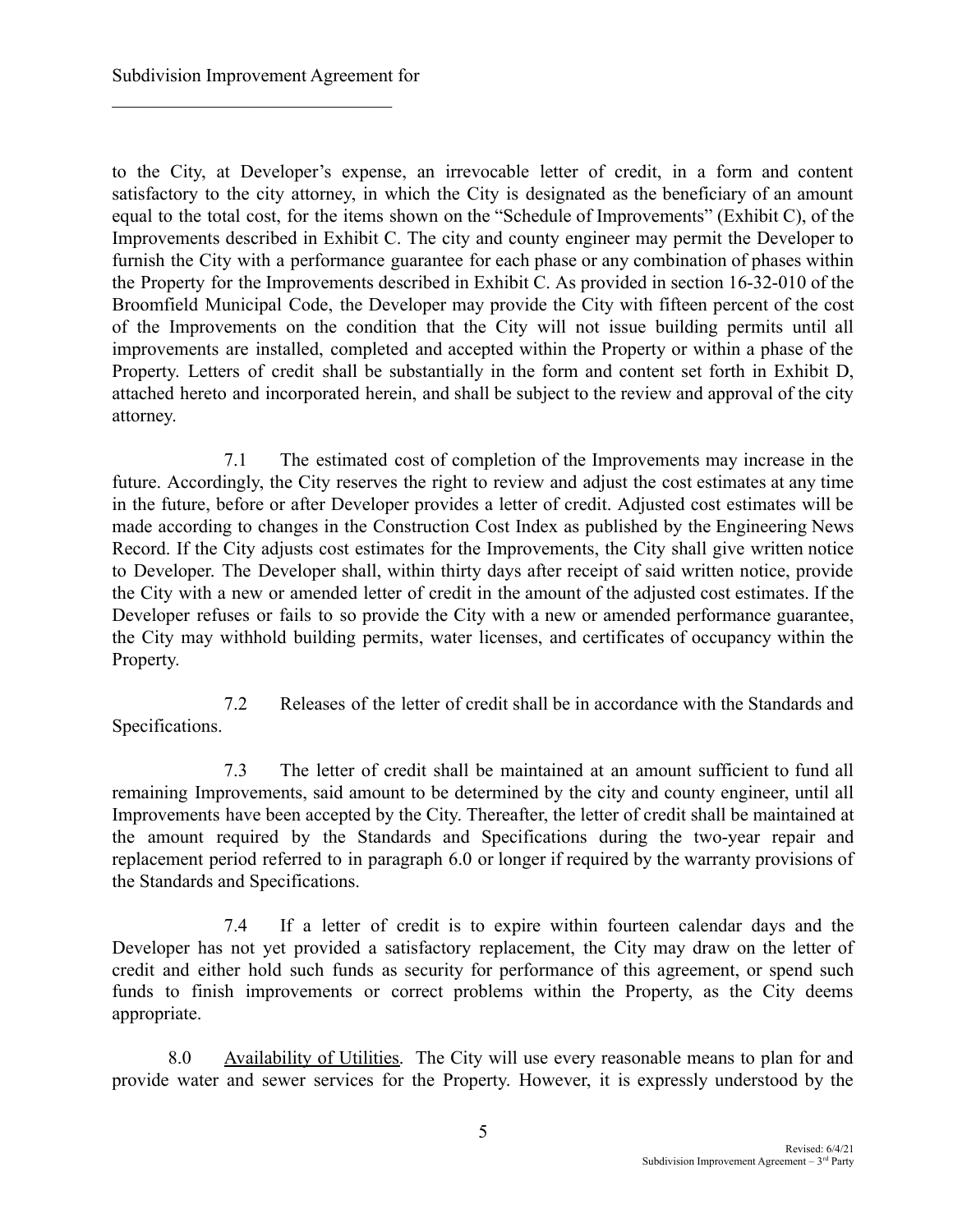Developer that the City cannot guarantee its ability to provide water or sewer services. The Developer, for itself, its heirs, successors, and assigns hereby acknowledges the municipal utility limitations of the City and agrees to accept and comply with all policies, ordinances, development criteria, and platting restrictions currently in effect or enacted in the future to allocate or regulate the use of the City's utility resources.

9.0 Breach of Agreement. If at any time this Agreement or any part hereof has been breached by the Developer or if satisfactory progress has not been made on the Improvements, the City may draw on the performance guarantee described in paragraph 7.0, may withhold approval of any or all building permits, certificates of occupancy, and water licenses applied for in the Property, and, until the breach has been corrected by the Developer, shall be under no obligation to approve or to issue any additional building permits, certificates of occupancy or water licenses for any area within the Property. If the City draws on the performance guarantee, it shall not be under obligation to complete the Property Improvements. The City may use the proceeds for engineering expenses, consultants' fees and charges, legal fees and costs, the Improvements, reimbursements, or other expenses connected with the Property. Notwithstanding the rights guaranteed by this paragraph, the City may pursue whatever additional remedies it may have at law or in equity. If the City brings legal action against the Developer or the issuer of the letter of credit or of the bond, and if the City is substantially successful in such litigation, the Developer shall pay the City's costs and attorneys' fees. The waiver of any one or more breaches of the Agreement shall not constitute a waiver of the remaining terms thereof.

10.0 Recording of Agreement. This Agreement shall be recorded and shall be a covenant running with the land herein described in **Exhibit A** so that prospective purchasers and other interested parties are on notice as to the terms and provisions hereof.

11.0 Binding Effect. This Agreement shall be binding upon the heirs, successors, and assigns of the parties hereto.

12.0 Transfer or Assignments. In the event of a sale or transfer from Owner to Developer, said sale or transfer shall be allowed, provided that an agreement satisfactory to the City, delineating and allocating between Owner and Developer the various rights and obligations under this agreement, has been approved by the City and County Manager.

In the event of any other sale or transfer of any part of the Property, except to a bona-fide home buyer, the seller or transferor and the buyer or transferee shall be jointly and severally liable for the performance of each of the obligations contained in this Improvement Agreement unless, prior to the transfer or sale, an agreement satisfactory to the City, delineating and allocating between Developer and buyer or transferee the various rights and obligations of Developer under this Agreement, has been approved by the City and County Manager.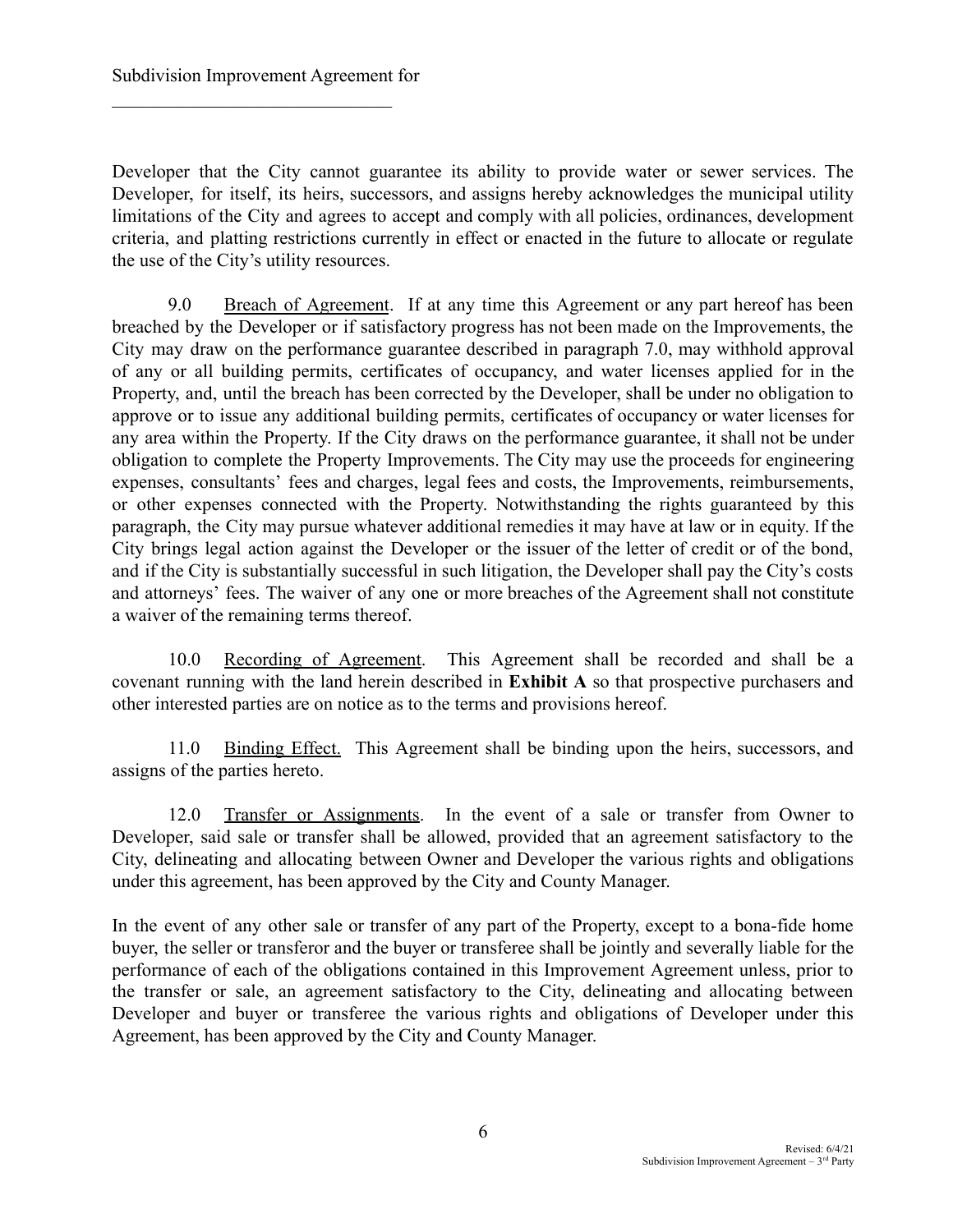13.0 Title, Authority, and Recognition of Existing Obligations: The Owner, expressly warrants and represents to the City that it is the record owner in fee simple of the property constituting the Property. Owner and Developer represent that they intend to eventually transfer ownership of the Property to Developer. However, until such time as ownership is transferred to Developer and a statement of rights and responsibilities is issued by the City and County Manager as set forth in 12.0, Owner remains obligated to fulfill all of its obligations under this Subdivision Improvement Agreement. Owner and Developer further represent and warrant that the undersigned individuals have full power and authority to enter into this Subdivision Improvement Agreement. The Owner and Developer and the undersigned individuals understand that the City is relying on such representations and warranties in entering into this Agreement.

14.0 Conflicts within the Contract Documents: In the event that conflicts exist within the terms and conditions of this Agreement and the attached and/or referenced Agreement documents or exhibits, the former shall supersede.

## 15.0 Special Provisions.

## 15.1 Completion of Public and Private Improvements. **(Applies to all)**

15.1.1 Prior to the issuance of the first certificate of occupancy for the property for each phase of the development, all public improvements as listed in Exhibit C, and as shown in the approved site development plan/urban renewal site plan, shall be completed, inspected, and approved for public use by the construction inspection supervisor. The Developer remains responsible for all maintenance of public improvements until they have been issued construction acceptance into warranty by the city and county engineer.

15.1.2 Prior to the issuance of the first certificate of occupancy for the property for each phase of the development, the Developer shall complete all private improvements, including sidewalks and landscaping, as indicated on the approved site development plan/urban renewal site plan, unless other arrangements acceptable to the City have been made for completion of such items.

15.2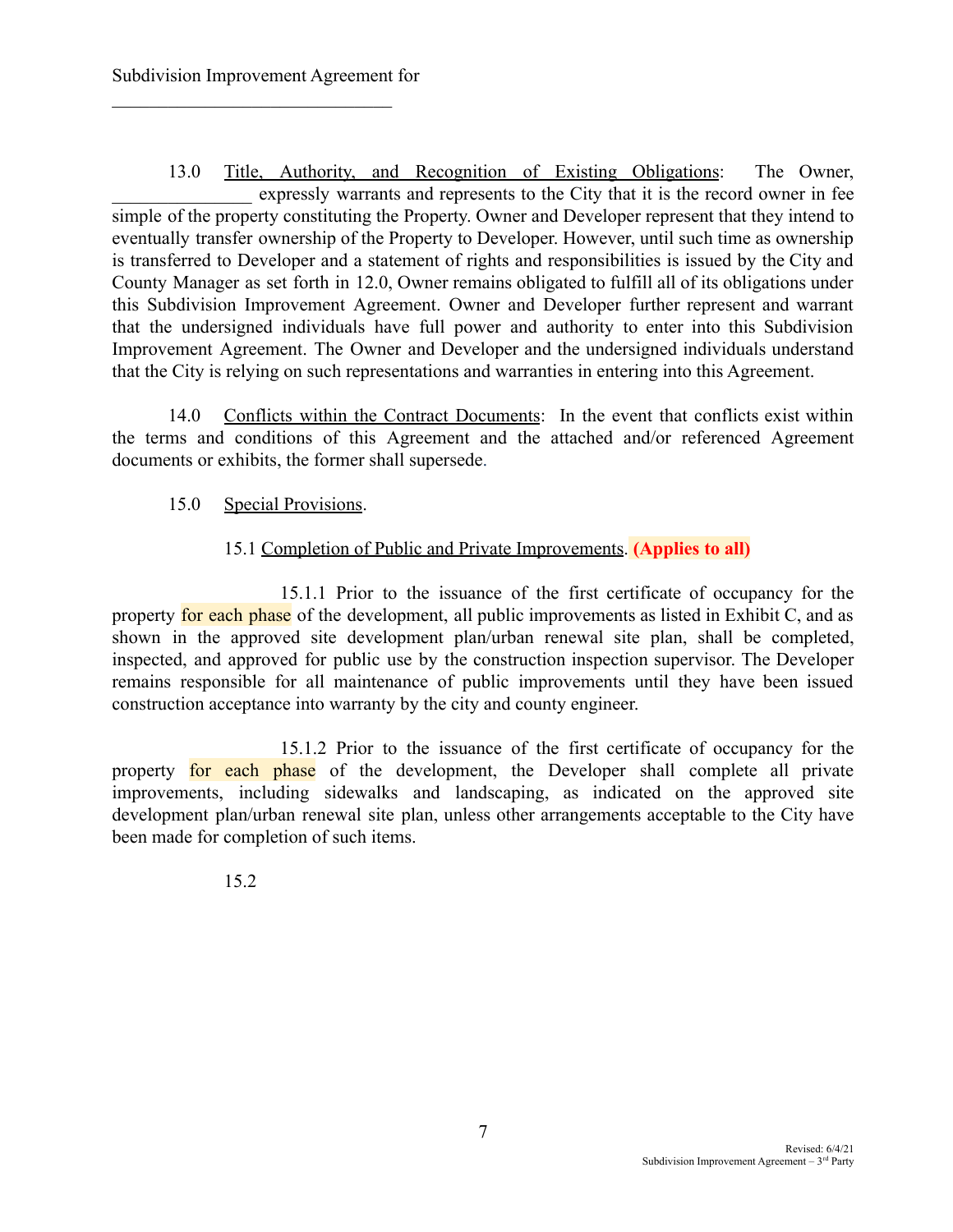IN WITNESS WHEREOF, the parties hereto have caused this Agreement to be executed on the day and year first above-written.

> (OWNER - ALL CAPS) a \_\_\_\_\_\_\_\_\_\_\_\_\_\_\_\_ corporation

 $\n By \n   
\n   
\n Figure 11.1$ President

ATTEST:

**Secretary** 

STATE OF COLORADO ) ) ss. COUNTY OF  $\qquad$  )

 $\mathcal{L}_\text{max}$ 

The foregoing instrument was acknowledged before me this \_\_\_\_\_ day of \_\_\_\_\_\_\_\_\_, 20 , by example and the set of the set of the set of the set of the set of the set of the set of the set of the set of the set of the set of the set of the set of the set of the set of the set of the set of the set of the Secretary of  $\blacksquare$ 

My commission expires: \_\_\_\_\_\_\_\_\_\_\_\_\_\_\_\_\_\_\_\_\_\_\_\_\_\_\_\_\_

 $\mathcal{L}_\text{max}$ Notary Public

WITNESS my hand and official seal.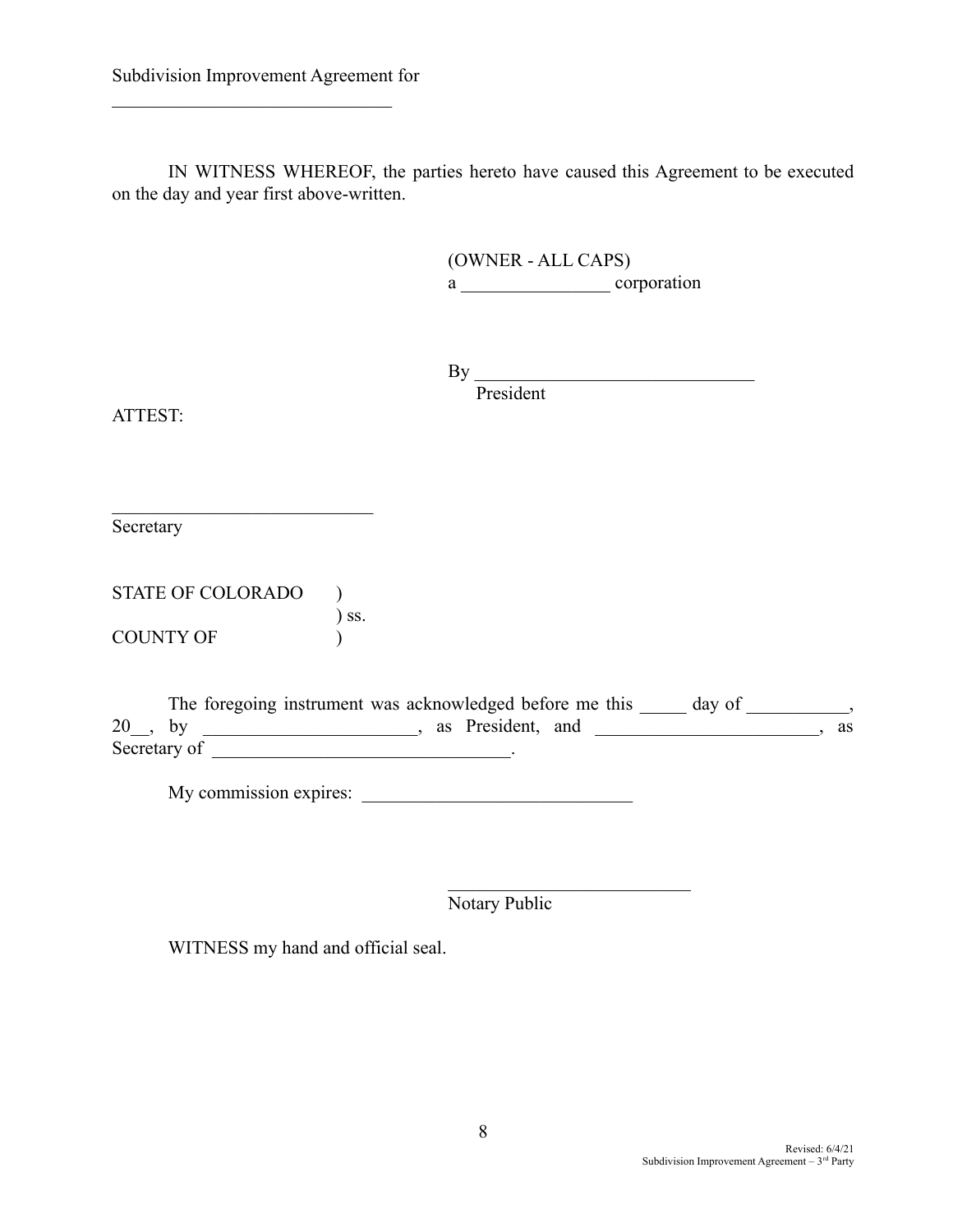IN WITNESS WHEREOF, the parties hereto have caused this Agreement to be executed on the day and year first above-written.

> (DEVELOPER - ALL CAPS) a \_\_\_\_\_\_\_\_\_\_\_\_\_\_\_\_ corporation

 $\n By \n   
\n   
\n Figure 11.1$ President

ATTEST:

**Secretary** 

STATE OF COLORADO ) ) ss. COUNTY OF  $\qquad$  )

 $\mathcal{L}_\text{max}$ 

The foregoing instrument was acknowledged before me this \_\_\_\_\_ day of \_\_\_\_\_\_\_\_\_, 20 , by example and the set of the set of the set of the set of the set of the set of the set of the set of the set of the set of the set of the set of the set of the set of the set of the set of the set of the set of the Secretary of  $\blacksquare$ 

My commission expires: \_\_\_\_\_\_\_\_\_\_\_\_\_\_\_\_\_\_\_\_\_\_\_\_\_\_\_\_\_

 $\mathcal{L}_\text{max}$ Notary Public

WITNESS my hand and official seal.